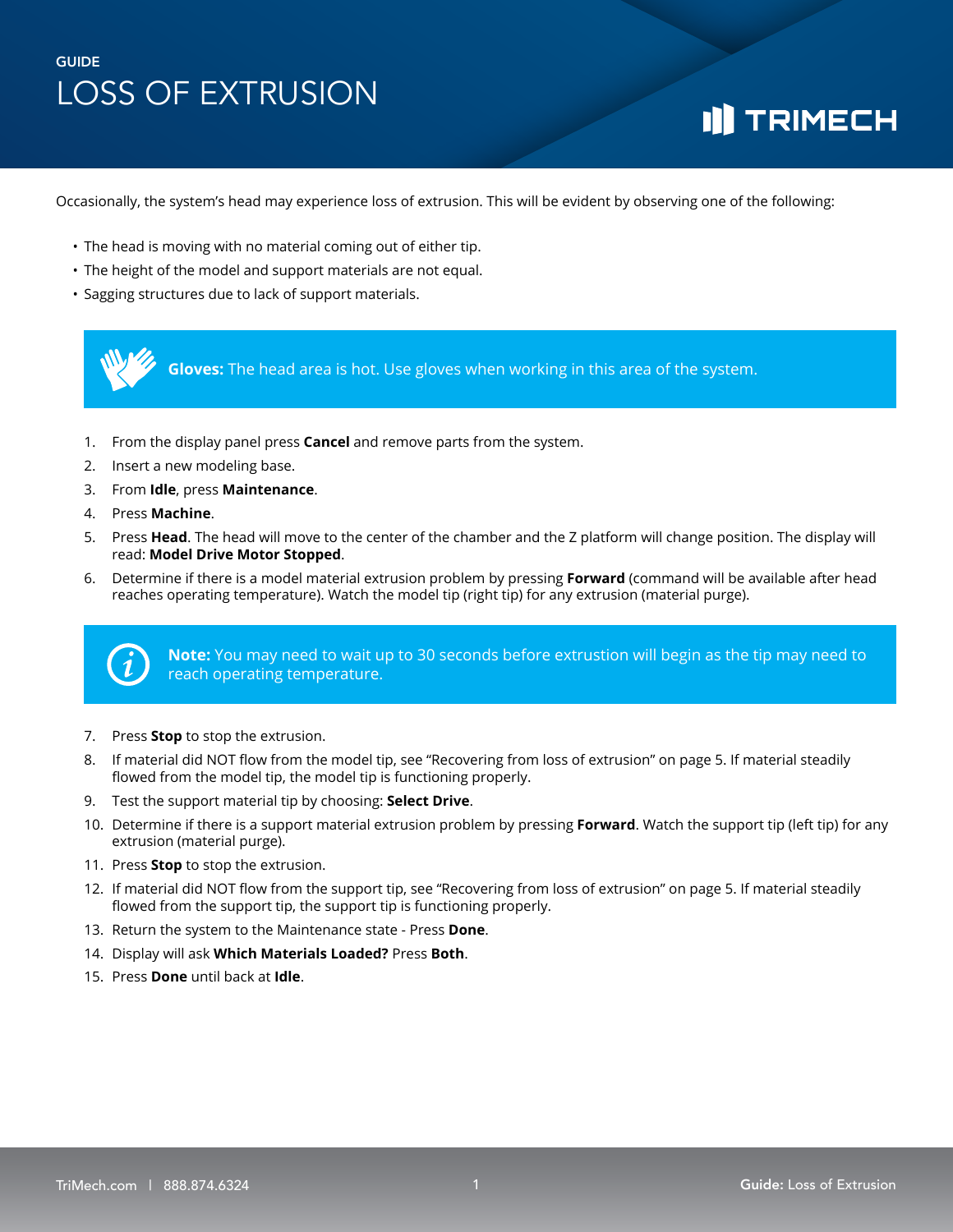# **I]** TRIMECH

### CLOGGED TIP

Occasionally, a tip may clog with material. This will often result in a loss of extrusion (LOE). A clogged tip will prohibit material load and part building.

1. Remove the head cover by pressing the tabs in and pulling away from the head. See Figure 1.



**Figure 1:** *Remove the head cover*



- 2. Inspect top of tips for material build up. If there is excess material build up see "Recovering from loss of extrusion" on page 5. If there is no excess material build up close the chamber door and continue.
- 3. From the display panel press **Maintenance**.
- 4. Press **Machine**. The system will calibrate which will take approximately 3 minutes.
- 5. Press **Head**. The head will heat up to operating temperature which will take approximately 3 minutes.
- 6. Press **Select Drive** and choose the drive that may have the clogged tip.
- 7. Press **Forward**, the drive wheel will turn the selected drive forward.
- 8. Press **Blower Off**, this will turn the head cooling fan off for 10 seconds, allowing the tip to heat up beyond operating temperature. If material starts to extrude the tip is no longer clogged. If material does not extrude see "Recovering from loss of extrusion" on page 5.
- 9. Press **Done**.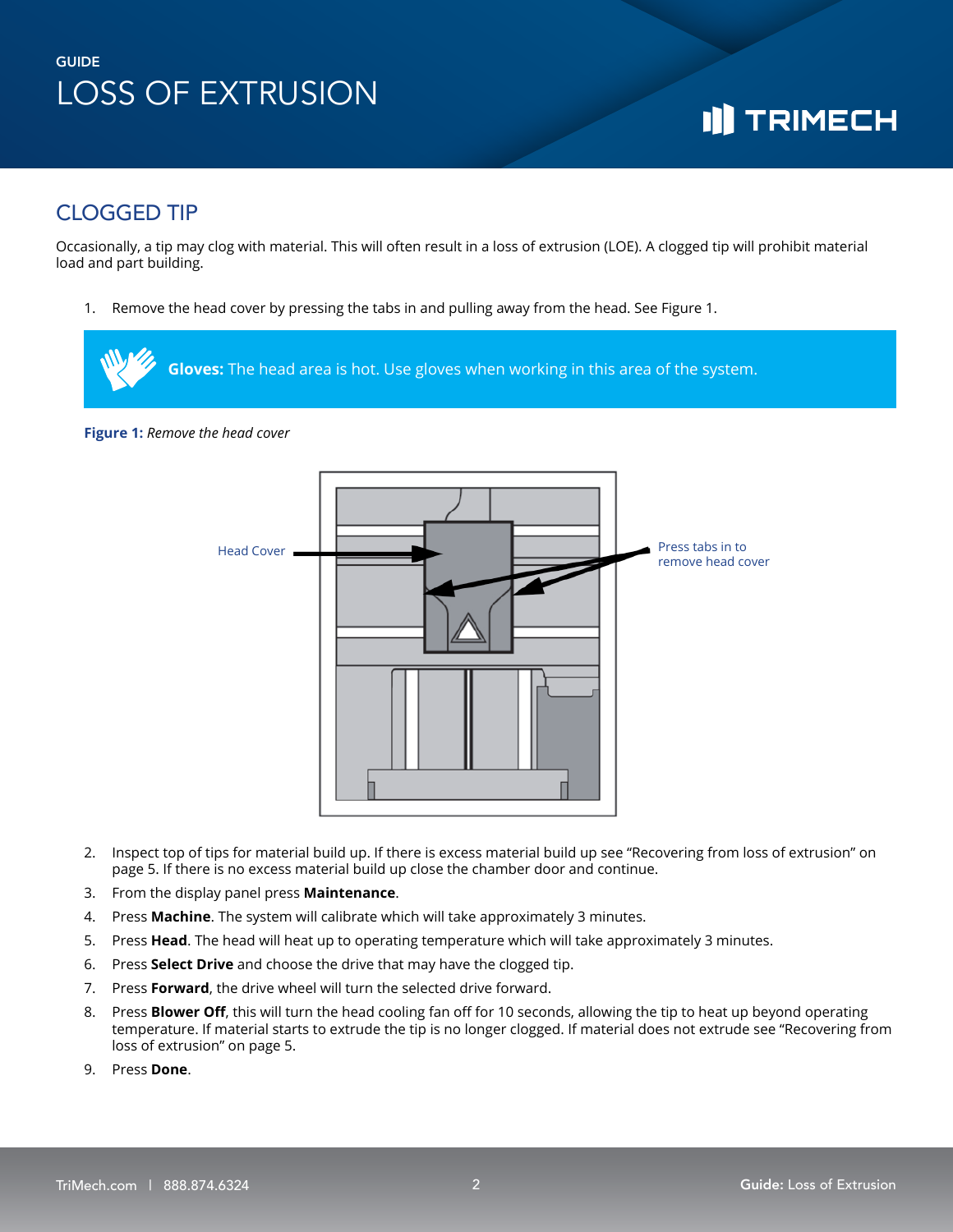### 10. Replace head cover.



- 11. Display will ask **Which Materials Loaded?** Press **Model** if only model material is loaded, press **Support** if only support material is loaded or press **Both** if both model and support material are still loaded. Press **None** if neither are loaded.
- 12. Press **Done** until back to **Idle**.

### MATERIAL JAM

Occasionally, material may become jammed in the head. The system will notify you of a material jam through a message shown on the display panel. If a material jam is detected, follow these steps to clear the jam.

- 1. From the display panel, press **Continue**.
- 2. Press **Maintenance**.
- 3. Press **Machine**.
- 4. Press **Head**.
- 5. Once in head maintenance mode, remove the head cover by pressing the tabs in and pulling away from the head. See Figure 2.



**Figure 2:** *Remove the head cover*



**I]** TRIMECH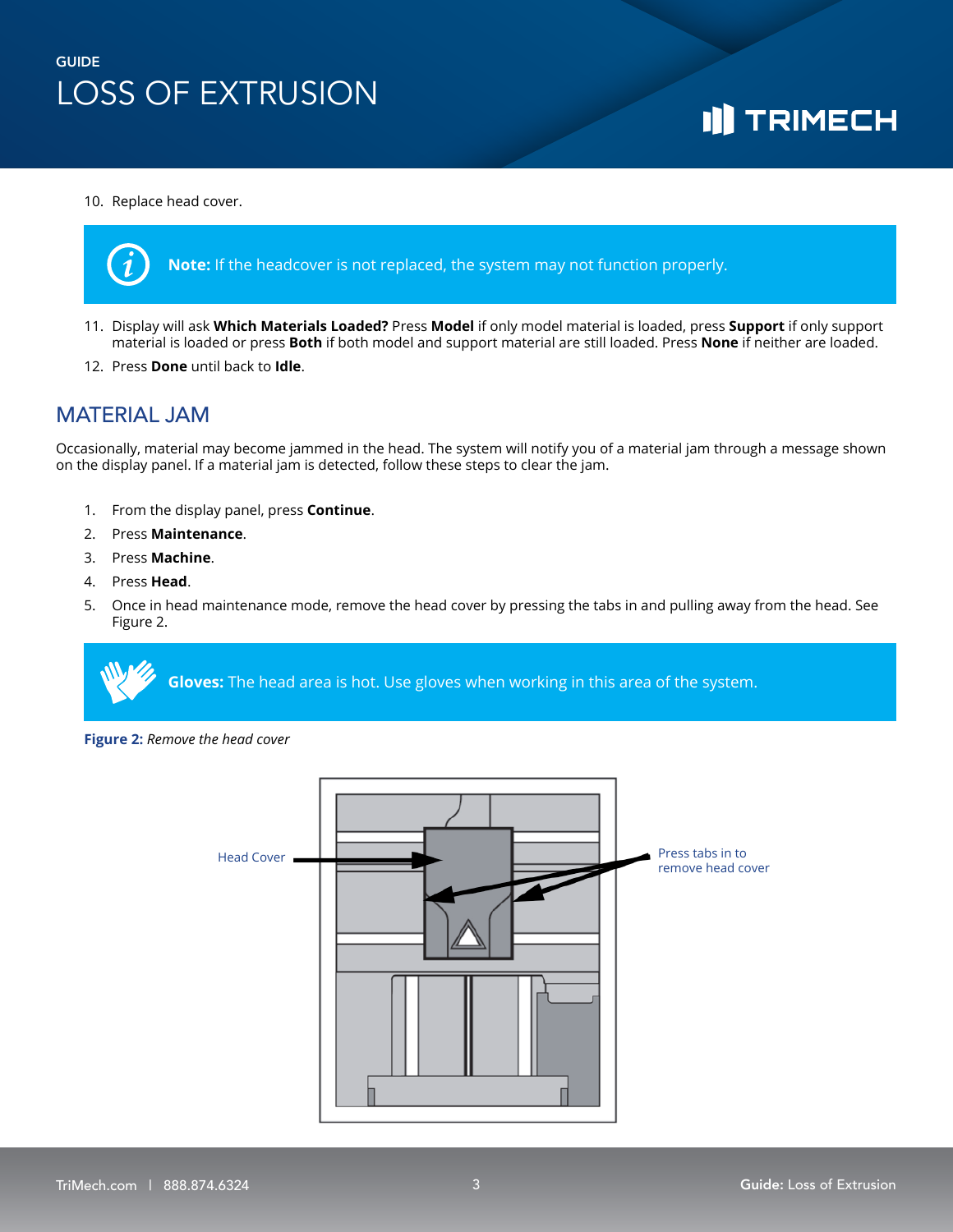## **I]** TRIMECH

6. Inspect tip inlets for material build up see Figure 3. If there is excess material build up see "Recovering from loss of extrusion" on page 5. If there is no excess material build up close the chamber door and continue.

#### **Figure 3:** *Tip inlet locations*



- 7. Press **Select Drive** and choose the drive that may have the clogged tip.
- 8. Press **Forward**, the drive wheel will turn the selected drive forward.
- 9. Press **Blower Off**, this will turn the head cooling fan off for 10 seconds, allowing the tip to heat up beyond operating temperature. If material starts to extrude the tip is no longer clogged. If material does not extrude see "Recovering from loss of extrusion" on page 5. If material extrudes, you can continue building your part.
- 10. Reinstall the head cover.



**Note:** If the headcover is not replaced, the system may not function properly.

- 11. Press **Done**.
- 12. Display will ask **Which Materials Loaded?** Press **Both**.
- 13. Press **Done** until back to Pause screen.
- 14. Press **Resume** to continue building the part.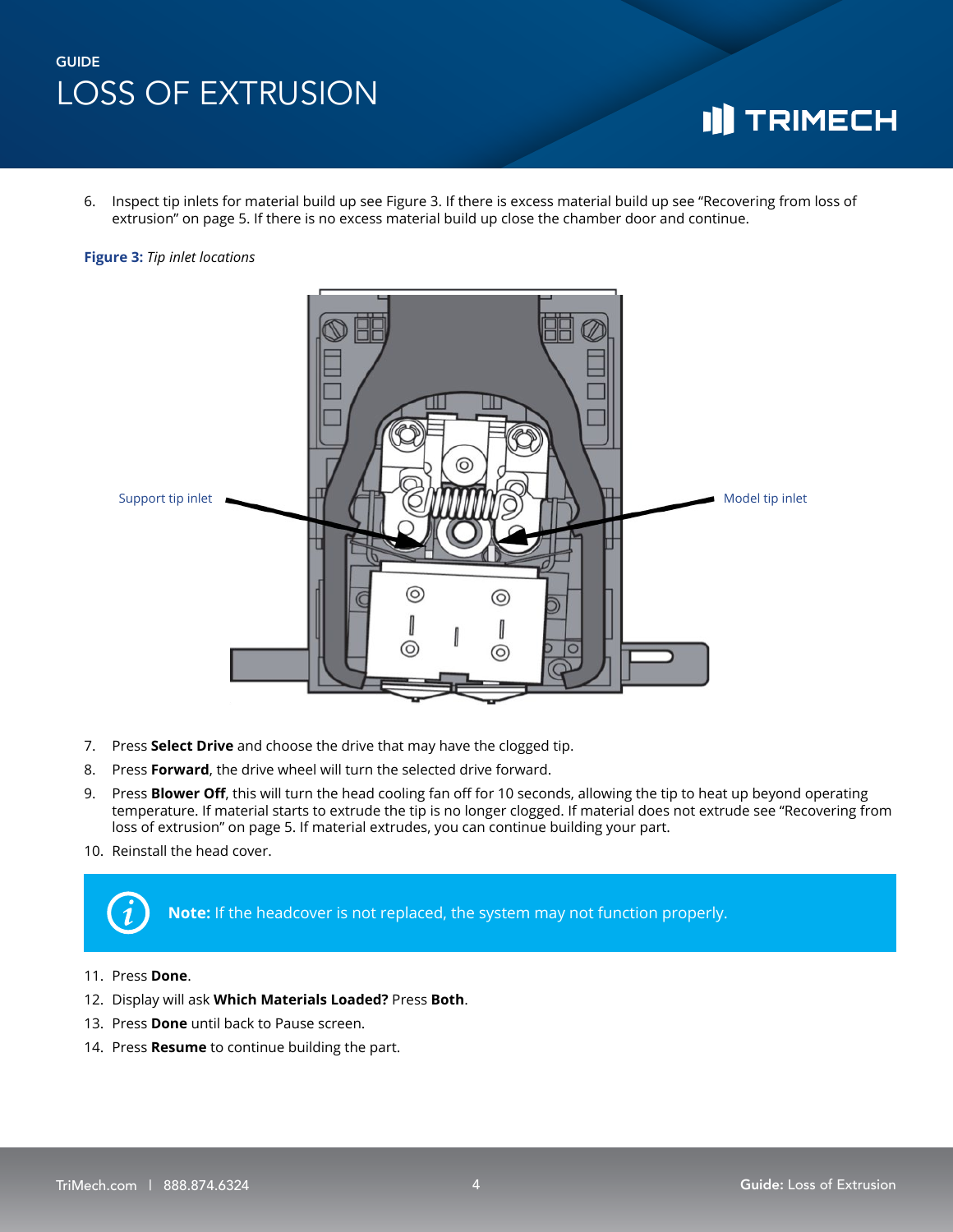# **I]** TRIMECH

### RECOVERING FROM LOSS OF EXTRUSION



**Note:** It is recommended that you read and understand this entire procedure before performing any of the work.

### 1. Enter **Head Maintenance** mode.

- A. From **Idle**, press **Maintenance**.
- B. Press **Machine**.
- C. Press **Head**. The head will heat up to operating temperature which will take approximately 3 minutes.

**Gloves:** The head area is hot. Use gloves when working in this area of the system.

2. Remove the head cover by pressing the tabs in and pulling away from the head. See Figure 4.

### **Figure 4:** *Remove the head cover*

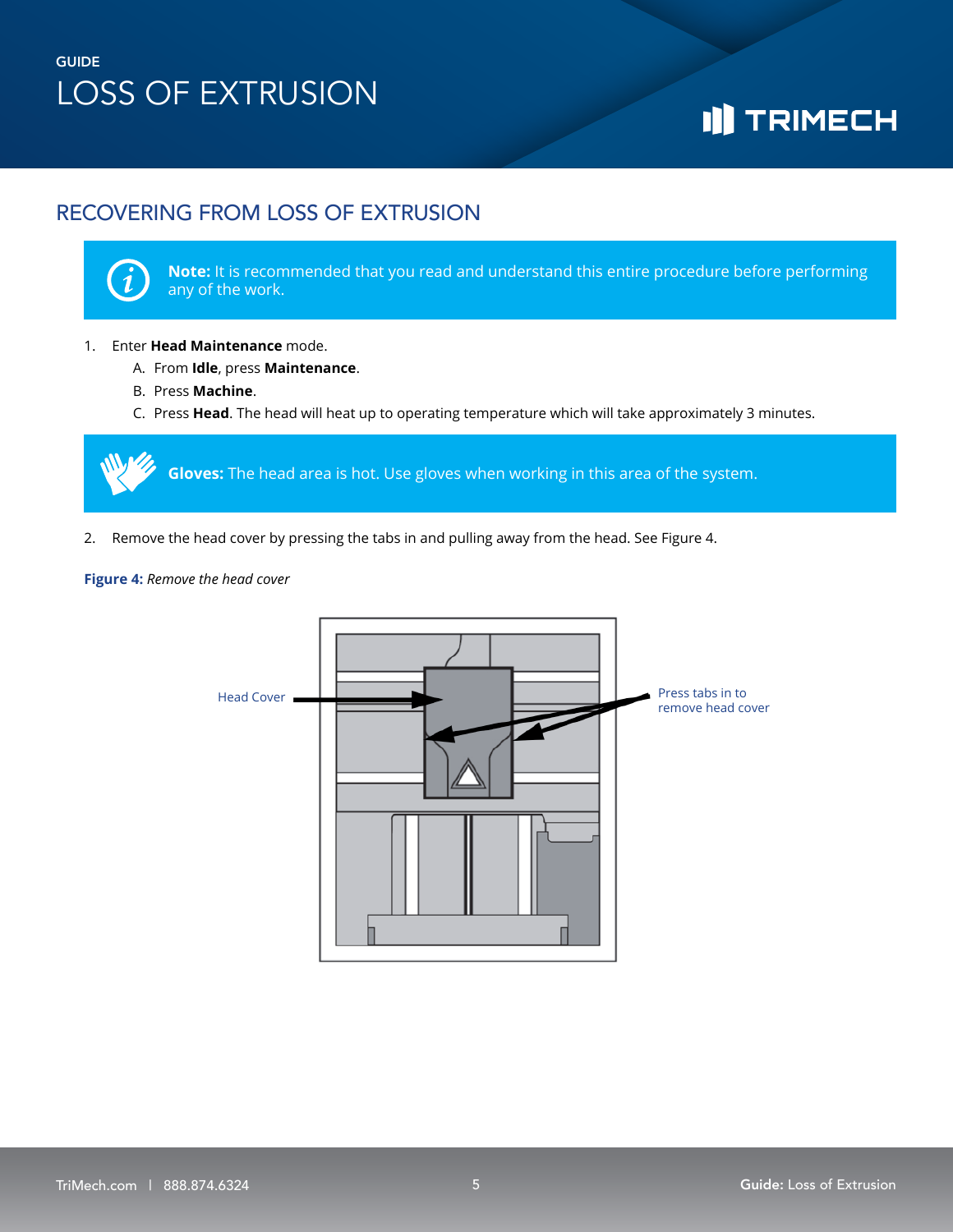# **I]** TRIMECH

3. Place the toggle bar in neutral position (bar will extend equally from both sides of head). This can be done manually push on the extended bar end. See Figure 5.

#### **Figure 5:** *Head Components*



**Figure 6:** *Toggle bar in neutral position*

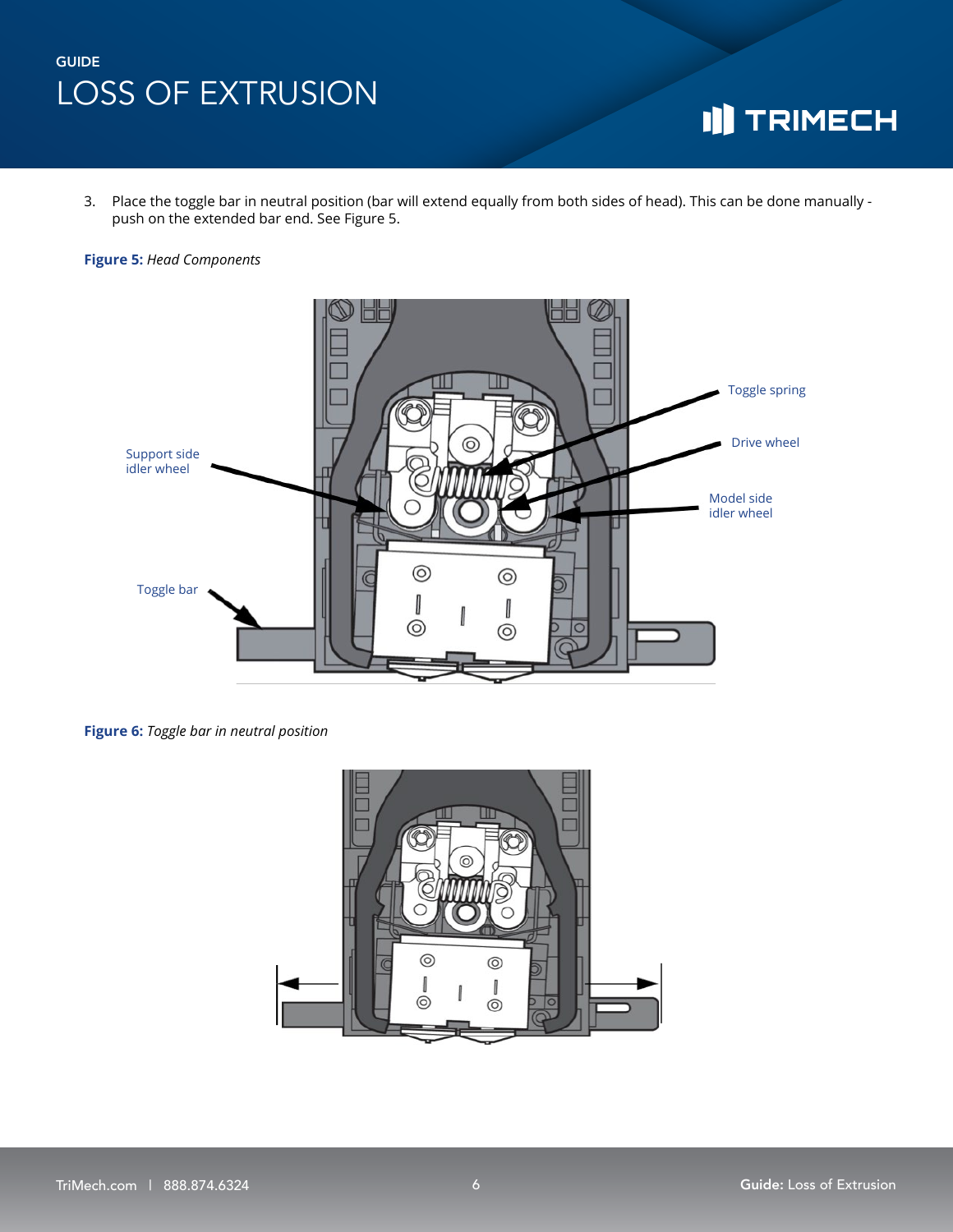# **I]** TRIMECH

4. Remove any excess material found around the head area.



**Note:** Material fed to the tip can sometimes jam causing a build-up of material under the head cover.

A. Clean out as much of the material as possible using needle nose pliers, a probe, or equivalent tool.



**Caution:** The end of the tip where the material enters is called the extrusion tube. Extrusion tubes are fragile. Use care when working in this area so as to avoid damage to the tubes.

B. For easier access to areas that may need to be cleaned, move the material idler wheels out of the way (there is one idler wheel for support material and one for model material, see Figure 5.



**Note:** Move only one idler wheel assembly at a time. Finish cleaning around the moved wheel and restore it to its normal position before moving the other idler wheel. Having both wheels out of position simultaneously could stretch the spring.

- i. Place a 7⁄64" T-Handle Allen wrench between the toggle spring post and the idler wheel post as illustrated in Figure 7 (model side shown).
- ii. Position toggle bar to the same side of the head as the T-Handle allen wrench. See Figure 7 (model side shown).

**Figure 7:** *Create access space for cleaning - model side shown*

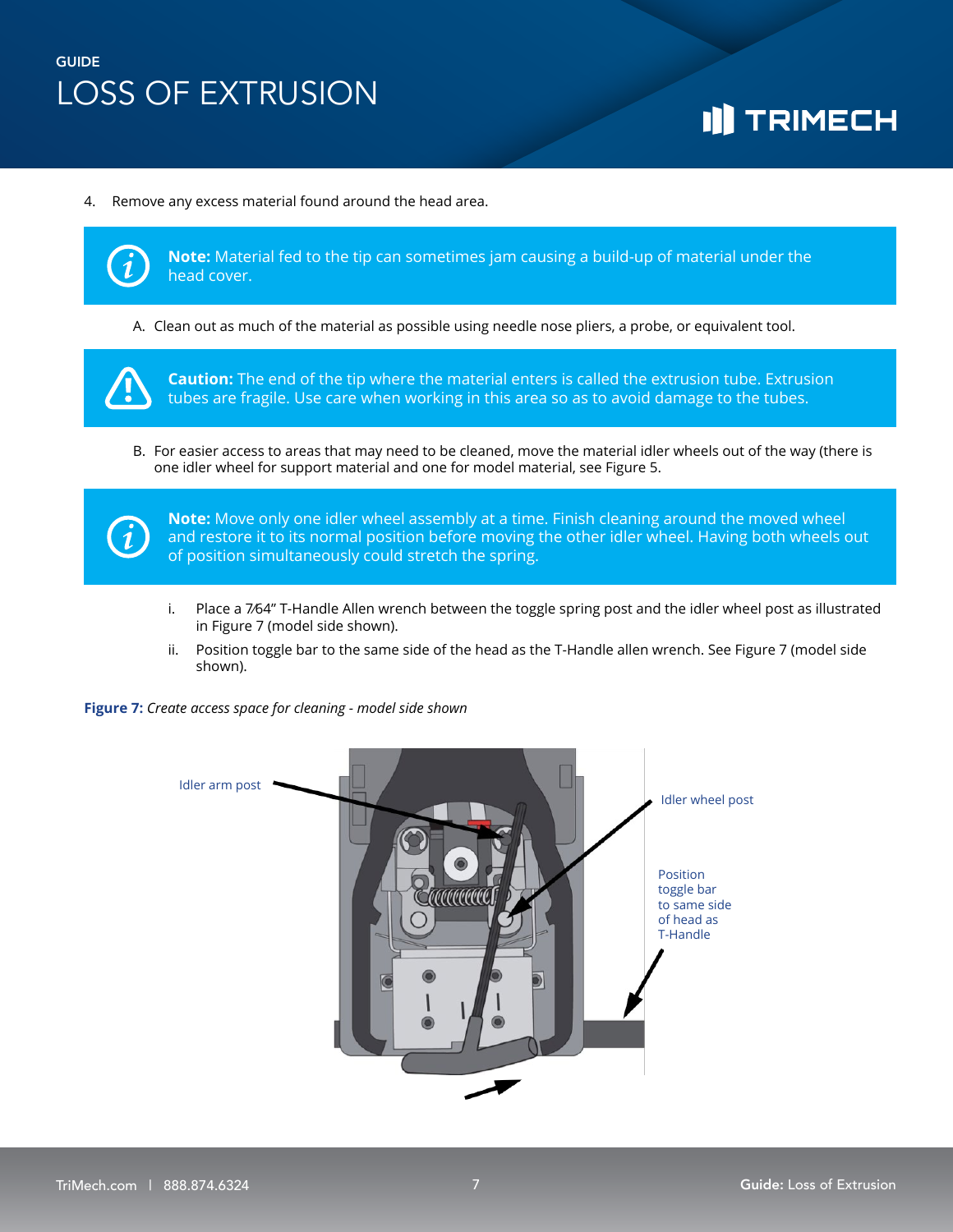## **I]** TRIMECH

iii. Move idler wheel assembly by pushing with 7⁄64" T-Handle Allen wrench against spring tension. Insert a 1⁄8" T-handled Allen wrench (from startup kit) into the fixture hole. See Figure 8.

**Figure 8:** *Holding access space open - model side shown*



- iv. Ease pressure on the 7⁄64" T-Handle Allen wrench to carefully return the leveraged idler wheel back toward its original position - until the idler assembly is resting against the 1⁄8" T-Handle Allen wrench.
- v. Remove the 7⁄64" T-Handle Allen wrench.
- C. Cut the material above the idler wheel using a cutters.
- D. Clean the area that is now accessible using a needle nose pliers, a probe or equivalent tool.

**Note:** Make sure that all loose material is removed from the affected area.

- E. Reposition the 7⁄64" T-Handle Allen wrench between the toggle spring post and the idler wheel post.
- F. Move idler wheel assembly by pushing with 7⁄64" T-Handle Allen wrench against spring tension and remove the 1⁄8" T-handled Allen wrench.
- G. Remove the 7⁄64" T-Handle Allen wrench.
- 5. Repeat for the opposite side as needed.